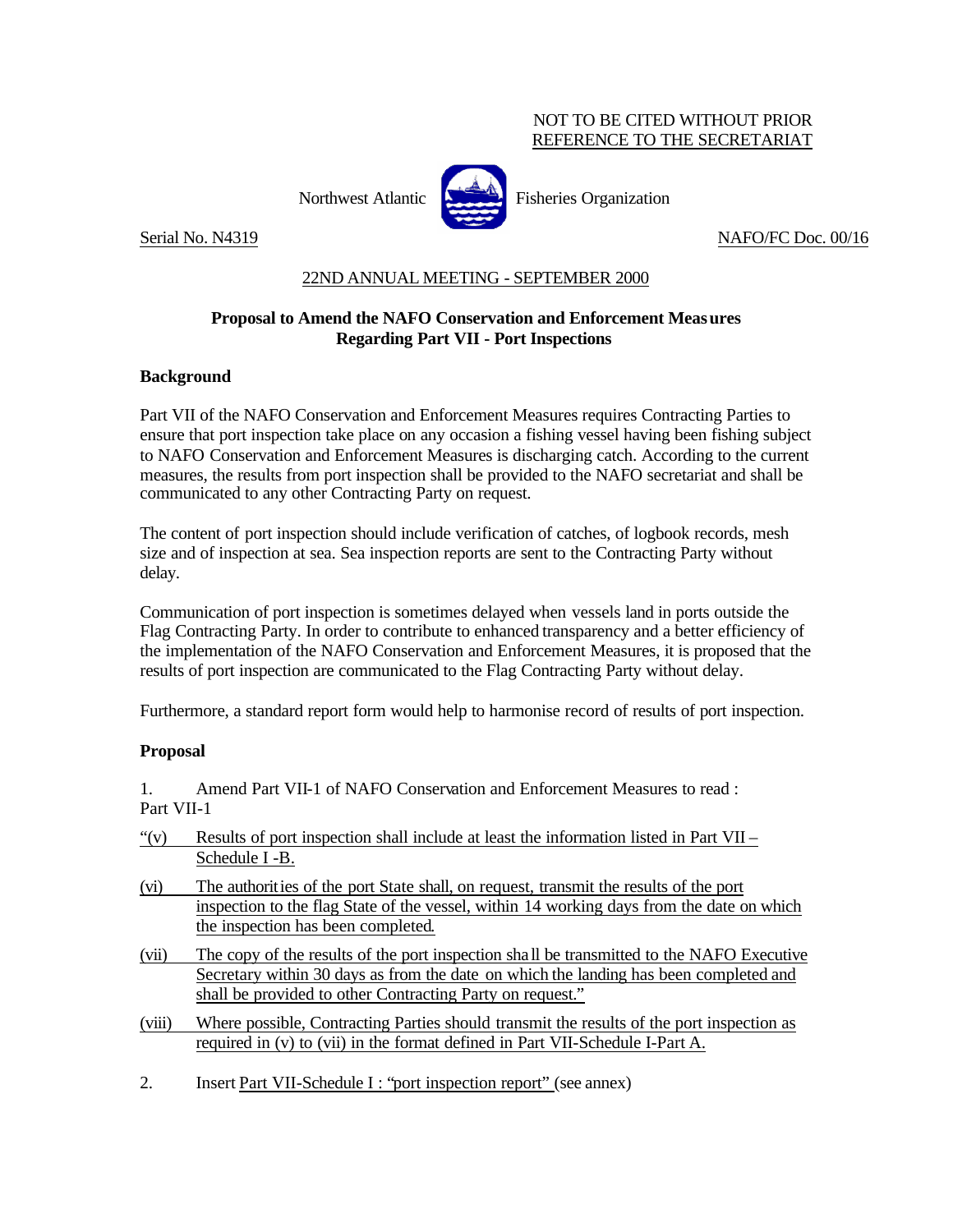### **Part VII-Schedule I**

## **B. Information to be inserted in the report**

| Data Element            | M/O | <b>Category</b> ; Definition                                                                                                      |
|-------------------------|-----|-----------------------------------------------------------------------------------------------------------------------------------|
| Inspection<br>authority | M   | Inspection detail : Name of the inspection authority or of the alternate body<br>nominated by the authority                       |
| <b>Date</b>             | M   | Inspection detail: Date the report is compiled                                                                                    |
| Port of<br>inspection   | M   | Vessel activity detail: Place where the vessel is inspected: port followed by<br>ISO $-3$ code of the country as "St Johns / CAN" |
| <b>Vessel Name</b>      | M   | Vessel registration detail; name of the vessel                                                                                    |

### **1. INSPECTION REFERENCES**

#### **2. TRIP INFORMATION**

| Data Element                   | M/O      | <b>Category</b> ; Definition                                                                  |
|--------------------------------|----------|-----------------------------------------------------------------------------------------------|
| Date trip started              | M        | Vessel activity details : date started the current fishing trip                               |
| <b>Vessel trip</b><br>number   | $\theta$ | Vessel activity details: Number of the fishing trip in current year                           |
| Date Entry in the<br><b>RA</b> | M        | Vessel activity details : Date the vessel entered the NRA for the current fishing<br>trip     |
| Date Exit from<br>the RA       | M        | Vessel activity details : Date the vessel exited from the NRA for the current<br>fishing trip |
| Other areas<br>visited         | $\Omega$ | Vessel activity detail: other area where vessel have been fishing during the<br>current trip  |
| Date trip Ended                | M        | Vessel activity details : date ended the current fishing trip                                 |

#### **3. VESSEL IDENTIFICATION**

| Data Element                                       | M/O  | <b>Category</b> ; Definition                                                                                                                                  |
|----------------------------------------------------|------|---------------------------------------------------------------------------------------------------------------------------------------------------------------|
| External<br><b>Identification</b><br><b>Number</b> | M    | Vessel registration details: Side Number of the vessel                                                                                                        |
| <b>International</b><br><b>Radio Call Sign</b>     | M    | Vessel registration details: International Radio Call Sign of the vessel                                                                                      |
| <b>Flag State</b>                                  | M    | Vessel registration detail; State where the vessel is registered, 3-ISO country<br>code                                                                       |
| <b>NAFO</b><br>Contracting<br>Party                | O(1) | Vessel registration detail :NAFO contracting party of the vessel, as ISO code<br>of the country, EUR for European Community, NCP for Non Contracting<br>Party |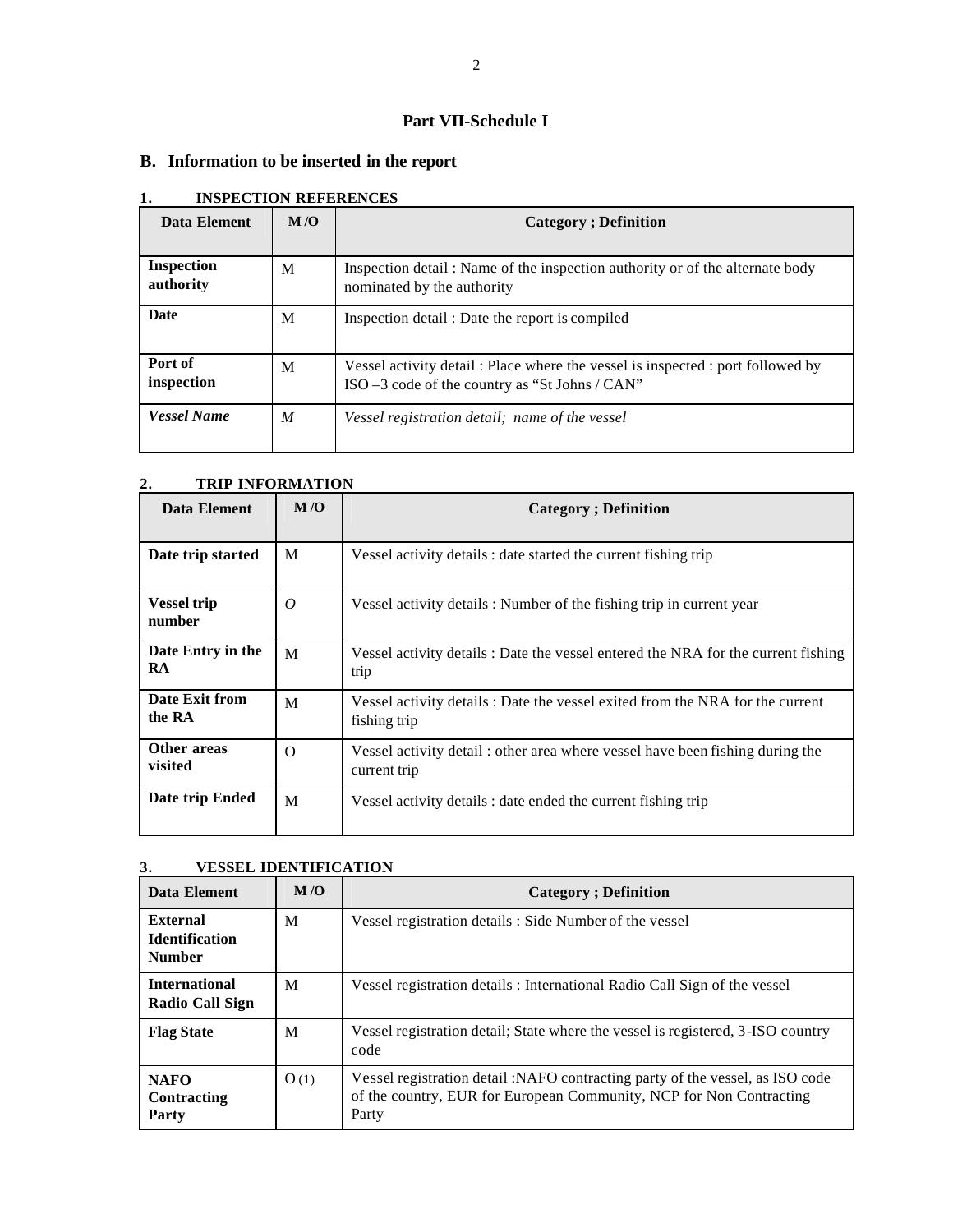| Data Element           | M/O  | <b>Category</b> ; Definition                                                |
|------------------------|------|-----------------------------------------------------------------------------|
| Home port              | O    | Vessel registration details: Port of registration of the vessel or homeport |
| <b>Vessel owner</b>    | M    | Vessel registration details : name and address of the vessel owner          |
| <b>Vessel operator</b> | M(2) | Vessel registration details: responsible for using the vessel               |
| <b>Master name</b>     | O    | Vessel activity details : name of the master                                |

(1) if different from the flag state

(2) if different from the vessel owner

### **4. RESULT OF INSPECTION ON DISCHARGE**

#### **4.1 General information**

| Data Element                                  | M <sub>0</sub> | <b>Category</b> ; Definition                                                                                                         |
|-----------------------------------------------|----------------|--------------------------------------------------------------------------------------------------------------------------------------|
| Start date of<br>discharge                    | M              | Discharge detail: date the vessel started discharge                                                                                  |
| End date of<br>discharge                      | M              | Discharge detail: date the vessel finished discharge                                                                                 |
| Has vessel landed<br>all catches on<br>board? | M              | Discharge detail: Has vessel landed all catches on board?, answer Y if yes,<br>$N$ if not                                            |
| <b>Comments</b>                               | $\Omega$       | Discharge detail: comments as necessary.<br>If discharge as not been completed, please give an estimation on catch still on<br>board |

## **4.2 Quantity discharged**

| Data Element                     | M/O      | <b>Category</b> ; Definition                                                                                                                                 |  |
|----------------------------------|----------|--------------------------------------------------------------------------------------------------------------------------------------------------------------|--|
| <b>Species</b>                   | M        | Discharge detail: FAO 3-alpha code (part V, schedule II, attachment II)                                                                                      |  |
| <b>Presentation</b>              | M        | Discharge detail: Product form                                                                                                                               |  |
| Live Weight                      | M        | Quantities determined from the logbook.                                                                                                                      |  |
| <b>Conversion factor</b>         | $\Omega$ | Product detail: Conversion factor as define by the master for the<br>corresponding species, size and presentation, optional if already mention in<br>table B |  |
| <b>Process weight</b>            | M        | Discharge detail: Quantities landed by species and presentation, in kilograms<br>of product, rounded to the nearest 10 kg                                    |  |
| <b>Equivalent live</b><br>weight | M        | Discharge detail: Quantities landed in equivalent live weight, as "product"<br>weight x conversion factor", in kilograms, rounded to the nearest 10 kg       |  |
| <b>Comments</b>                  | $\Omega$ | Discharge Details : free text area                                                                                                                           |  |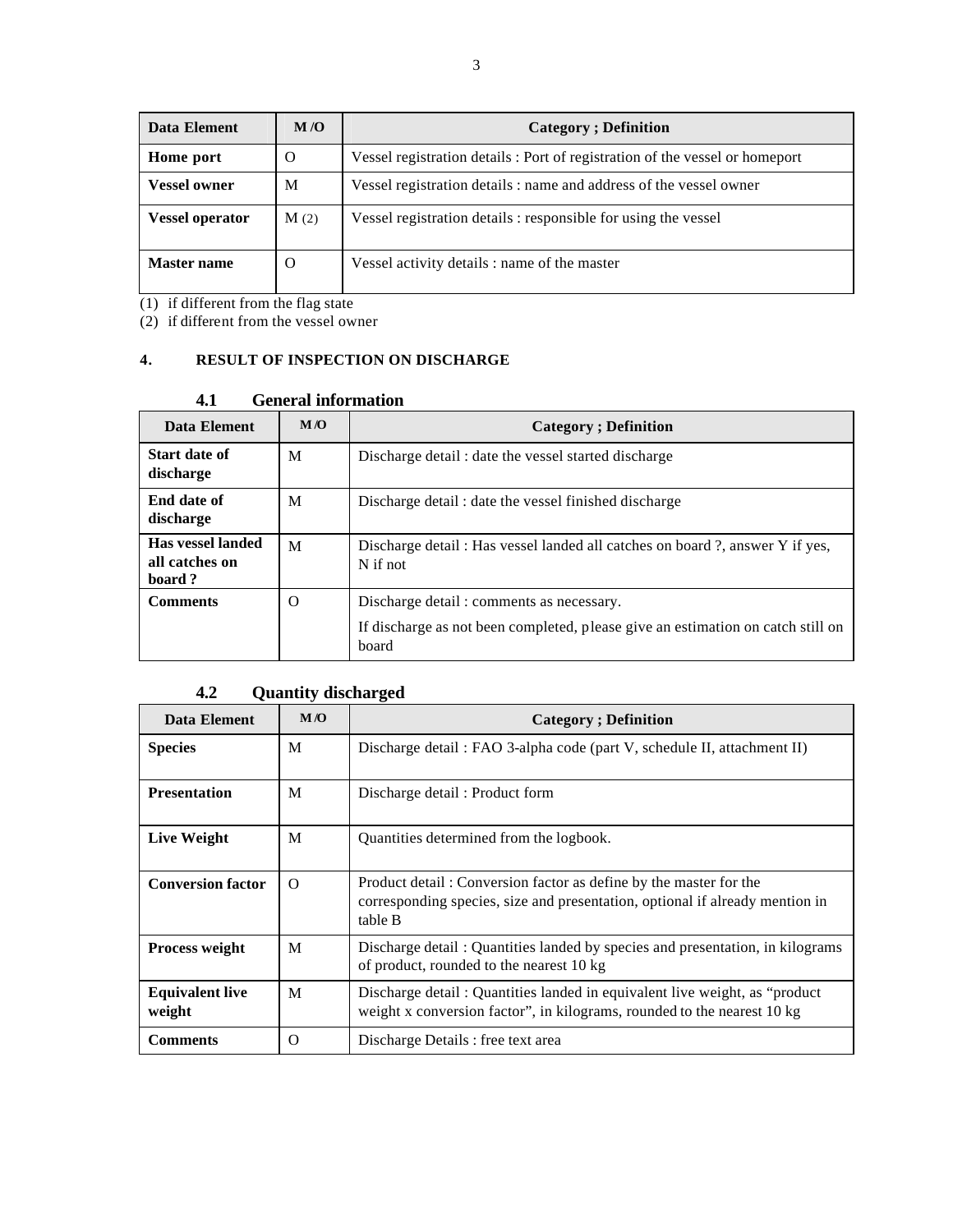| <b>Data Element</b>              | M/O      | <b>Category</b> ; Definition                                                                                                                                 |
|----------------------------------|----------|--------------------------------------------------------------------------------------------------------------------------------------------------------------|
| <b>Species</b>                   | M        | Discharge detail: FAO 3-alpha code (part V, schedule II, attachment II)                                                                                      |
| <b>Presentation</b>              | M        | Discharge detail: Product form                                                                                                                               |
| <b>Conversion factor</b>         | $\Omega$ | Product detail: Conversion factor as define by the master for the<br>corresponding species, size and presentation, optional if already mention in<br>table B |
| <b>Process weight</b>            | M        | Discharge detail: Quantities landed by species and presentation, in kilograms<br>of product, rounded to the nearest 10 kg                                    |
| <b>Equivalent live</b><br>weight | M        | Discharge detail: Quantities landed in equivalent live weight, as "product"<br>weight x conversion factor", in kilograms, rounded to the nearest 10 kg       |
| <b>Comments</b>                  | O        | Discharge Details : free text area                                                                                                                           |

**4.3 Quantities staying on board the vessel**

# **5. RESULT OF GEAR INSPECTION<sup>1</sup>**

#### **5.1 General information**

| Data Element          | M/O | <b>Category</b> ; Definition                                     |  |
|-----------------------|-----|------------------------------------------------------------------|--|
| Date of inspection    | М   | Inspection detail : Date of current gear inspection              |  |
| <b>Inspected gear</b> | М   | Inspection detail: number of gear checked during port inspection |  |

 1 Verification shall be done when non-compliance have been cited / observed during inspection at sea. To be filled in when port inspection also concerns inspection of gears on board. A detail form shall be filled in for every gear having been subject to port inspection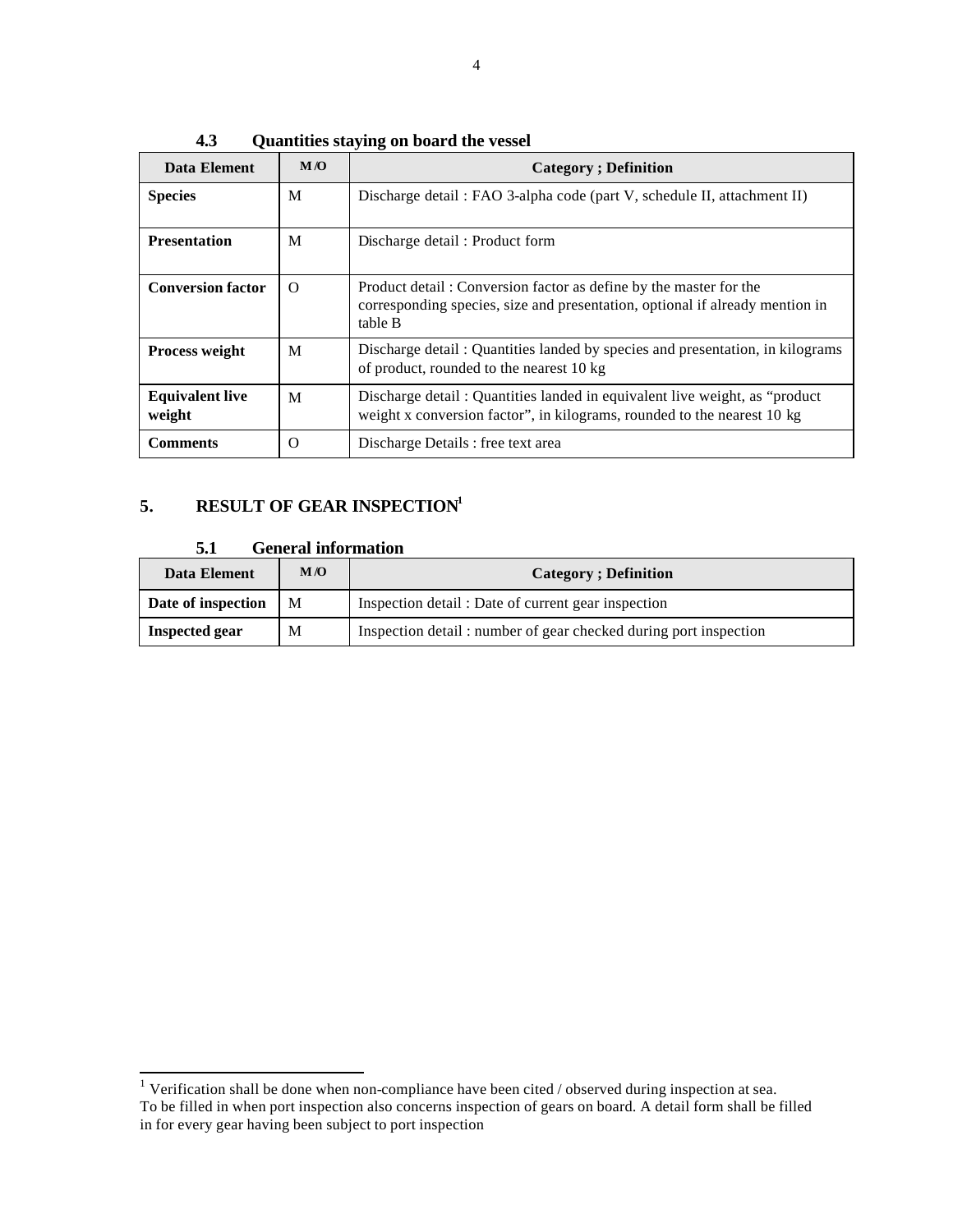| Data Element                 | M/O | <b>Category</b> ; Definition                                                                             |  |
|------------------------------|-----|----------------------------------------------------------------------------------------------------------|--|
| <b>NAFO</b> seal<br>number   | M   | Inspection detail (if required): Number of the NAFO seal attached to the gear<br>after inspection at sea |  |
| <b>Is Seal</b><br>Undamaged? | M   | Whether NAFO inspection seal is intact. $-$ "yes" or "no"                                                |  |
| Gear type                    | M   | International Standard Statistical Classification of the Fishing Gear, OTB for<br>otter trawl            |  |
| <b>Attachments</b>           |     | Otter trawl detail: attachment to footrope                                                               |  |
| Grade bar<br>spacing         | M   | Otter trawl detail : grade bar spacing in millimetres                                                    |  |
| <b>Mesh type</b>             | M   | Otter trawl detail: respectively mesh type: SQ for square mesh, DI for<br>diamant mesh                   |  |
| Mesh size average            | M   | Otter trawl detail:<br>average mesh size in the trawl part, by pair                                      |  |
| Trawl part                   | M   | Trawl part measured                                                                                      |  |
| Mesh size                    | M   | Mesh size in millimetres                                                                                 |  |

**5.2 Otter trawl details**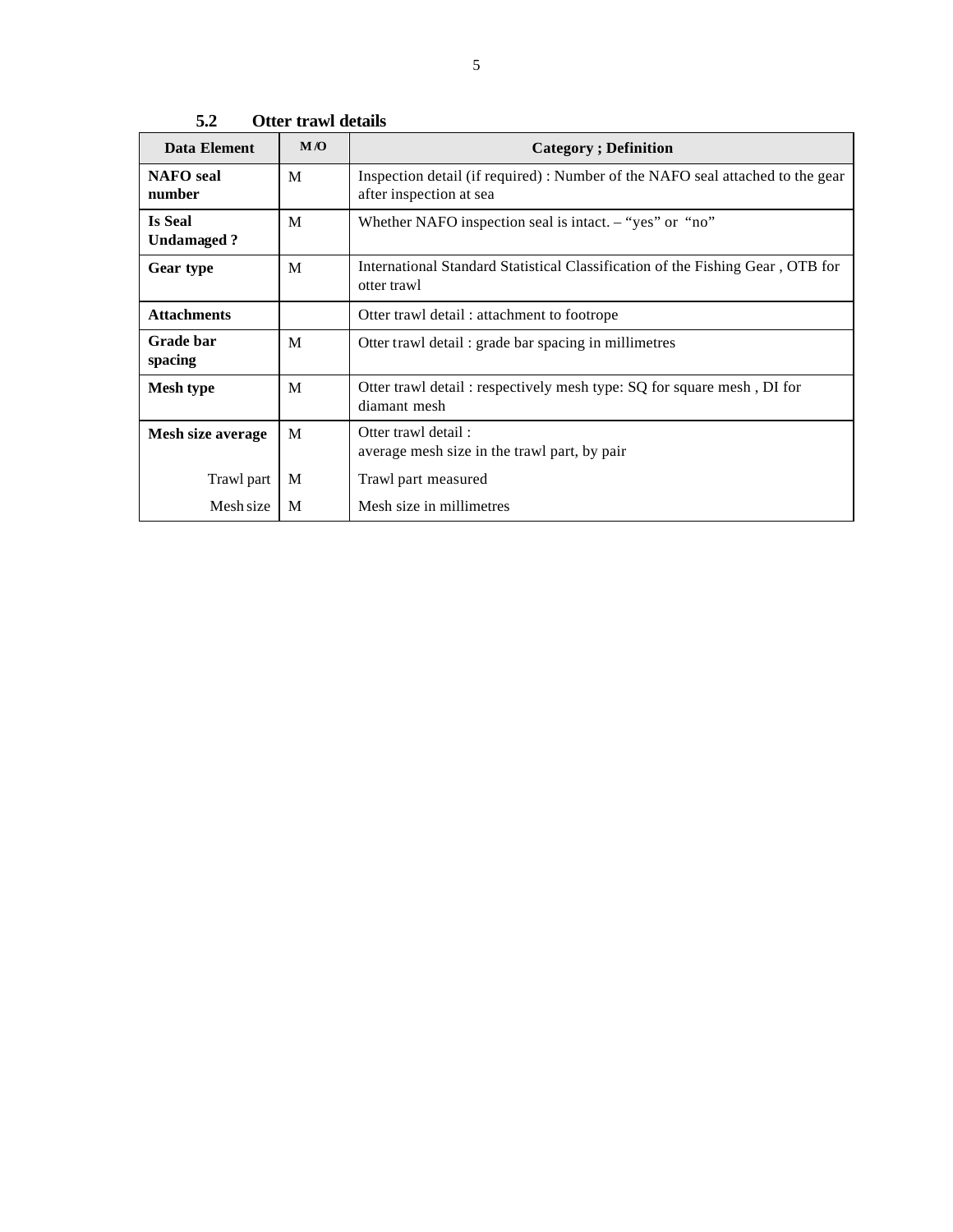# **A. "Port inspection report" form**

|  | "Port inspection report" |  |
|--|--------------------------|--|
|--|--------------------------|--|

6

| Page n°                                                          | <b>Of</b> |
|------------------------------------------------------------------|-----------|
| 1.<br><b>INSPECTION REFERENCE</b><br><b>Inspection authority</b> |           |
| Date of the report                                               |           |
| Port of inspection                                               |           |
| Vessel name                                                      |           |
| <b>TRIP INFORMATION<sup>1</sup></b><br>2.<br>Date trip started   |           |
| Trip number <sup>2</sup>                                         |           |
| Activity in the NAFO RA :                                        |           |

| Date Entry in the RA  |  |
|-----------------------|--|
| Date Exit from the RA |  |
| Other areas visited   |  |
| Date trip ended       |  |

<sup>&</sup>lt;sup>1</sup> To be filled in by the inspection authority or any alternate body nominated by the authorities as soon as the vessel land to port, based on logbook records.

<sup>&</sup>lt;sup>2</sup> Where applicable.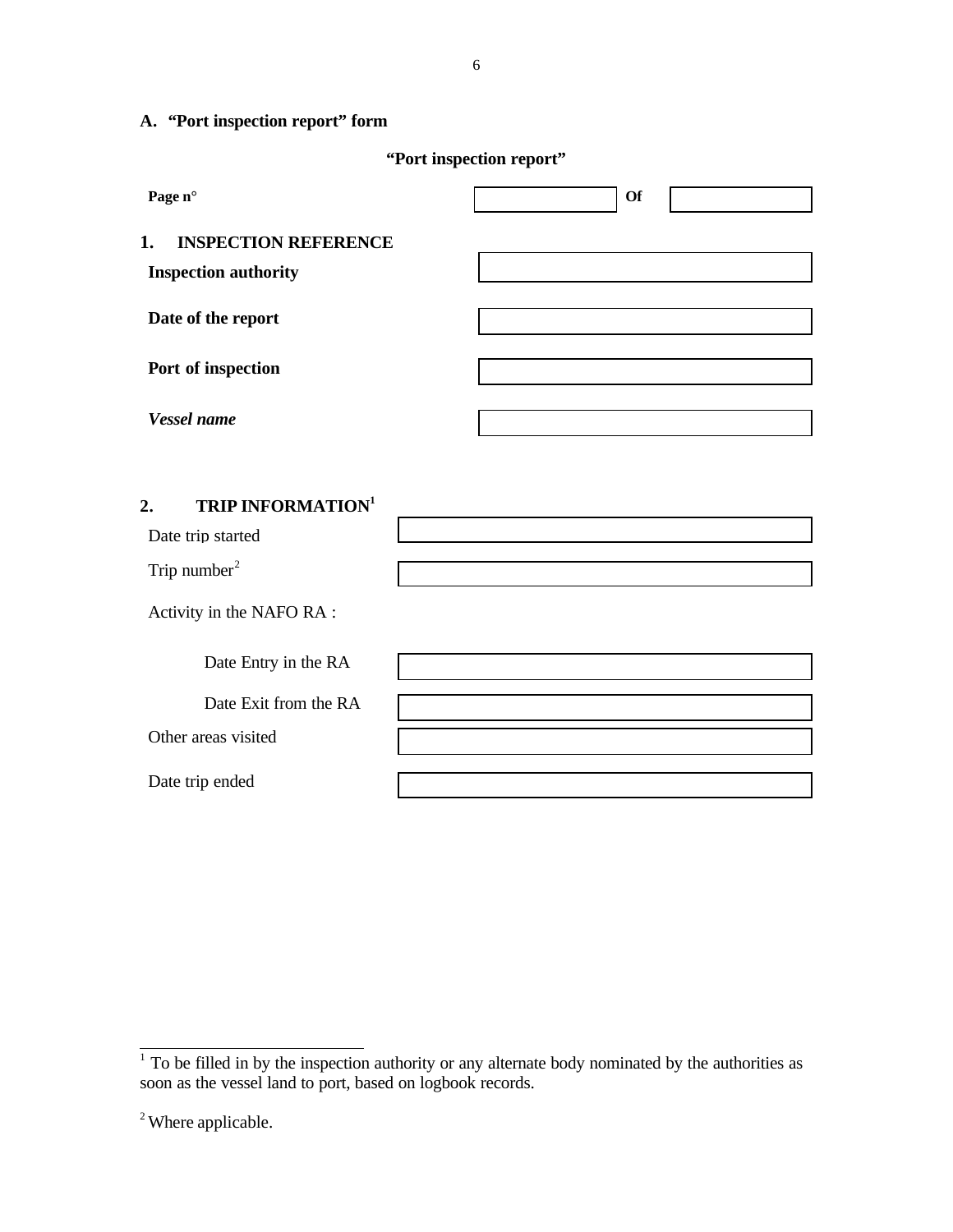# **3. VESSEL IDENTIFICATION<sup>3</sup>**

| <b>External Identification</b> |  |
|--------------------------------|--|
| International Radio Call Sign  |  |
| <b>Flag State</b>              |  |
| <b>NAFO</b> Contracting Party  |  |
| Home port                      |  |
| Vessel owner                   |  |
| Vessel operator                |  |
| Master name                    |  |

# **4. RESULT OF INSPECTION OF DISCHARGE<sup>4</sup>**

### **4.1 General information**

| Starting of discharge :                        | Date | Time                      |  |  |
|------------------------------------------------|------|---------------------------|--|--|
| Ending of discharge :                          | Date | Time                      |  |  |
| Has vessel discharged all catches<br>on board? | YES  | If YES, fill in table 4.2 |  |  |
|                                                | NO   | IF NO, fill table $4.3$   |  |  |
| Comments                                       |      |                           |  |  |

### **4.2 Quantity discharged**

| ---                          |                     | zaanac, abenar zea                   |                             |                                   |                                          |                     |                    |
|------------------------------|---------------------|--------------------------------------|-----------------------------|-----------------------------------|------------------------------------------|---------------------|--------------------|
| <b>Species</b><br>(FAO Code) | <b>Presentation</b> | <b>Live Weight</b><br>(Log Book, Kg) | <b>Conversion</b><br>factor | Landing<br><b>Processed</b><br>Wt | <b>Equivalent</b><br>live weight<br>(kg) | <b>Diff</b><br>(Kg) | <b>Diff</b><br>(%) |
|                              |                     |                                      |                             | (kg)                              |                                          |                     |                    |
|                              |                     |                                      |                             |                                   |                                          |                     |                    |
|                              |                     |                                      |                             |                                   |                                          |                     |                    |
|                              |                     |                                      |                             |                                   |                                          |                     |                    |
|                              |                     |                                      |                             |                                   |                                          |                     |                    |
|                              |                     |                                      |                             |                                   |                                          |                     |                    |
|                              |                     |                                      |                             |                                   |                                          |                     |                    |
|                              |                     |                                      |                             |                                   |                                          |                     |                    |
|                              |                     |                                      |                             |                                   |                                          |                     |                    |

<sup>3</sup> To be filled in based on the license information.

<sup>&</sup>lt;sup>4</sup> To be filled in after completion of discharge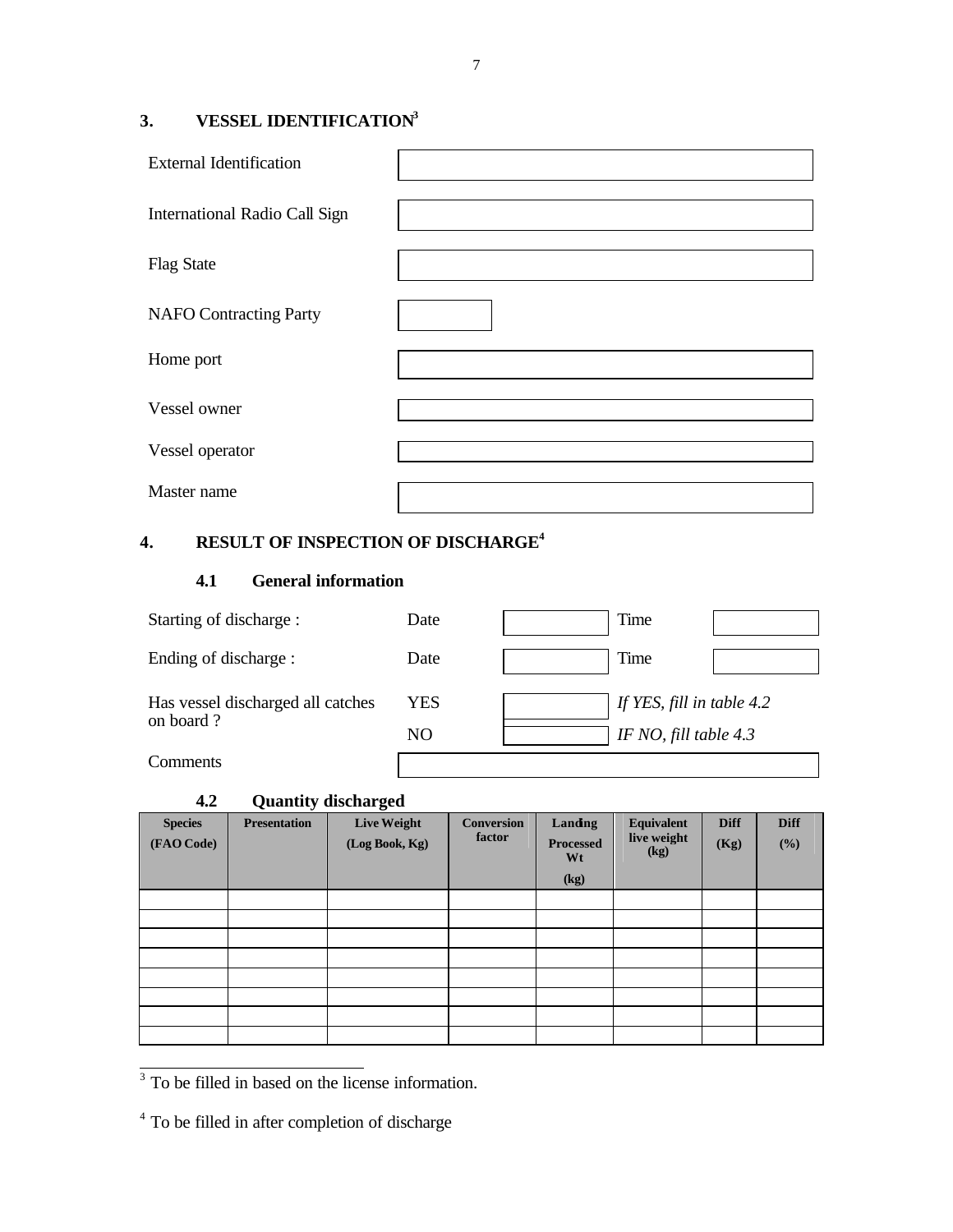| Comments |  |
|----------|--|
|          |  |

### **4.3 Quantity staying on board the vessel**

*To be filled where part of the catches stay on board after completion of discharge*

| <b>Species</b> | <b>Presentation</b> | <b>Conversion factor</b> | Process weight<br>(kg) | <b>Equivalent live</b><br>weight (kg) |
|----------------|---------------------|--------------------------|------------------------|---------------------------------------|
|                |                     |                          |                        |                                       |
|                |                     |                          |                        |                                       |
|                |                     |                          |                        |                                       |
|                |                     |                          |                        |                                       |
|                |                     |                          |                        |                                       |
|                |                     |                          |                        |                                       |
|                |                     |                          |                        |                                       |
|                |                     |                          |                        |                                       |
|                |                     |                          |                        |                                       |
|                |                     |                          |                        |                                       |
|                |                     |                          |                        |                                       |

| Comments |  |
|----------|--|
|          |  |
|          |  |
|          |  |

## **5. GEAR INSPECTION IN PORT <sup>5</sup>**

### **5.1 General data**

Number of gear inspected

Date gear inspection

Has the vessel been cited ?

If Yes, complete the full "verification of inspection in port" form.

If No, complete the form with the exception of the NAFO Seal Details.

| □  | Yes |  |  |
|----|-----|--|--|
| ΙI | No  |  |  |
|    |     |  |  |
|    |     |  |  |

<sup>&</sup>lt;sup>5</sup> Verification shall be done when non-compliance have been cited / observed during inspection at sea.

To be filled in when port inspection also concerns inspection of gears on board. A detail form shall be filled in for every gear having been subject to port inspection